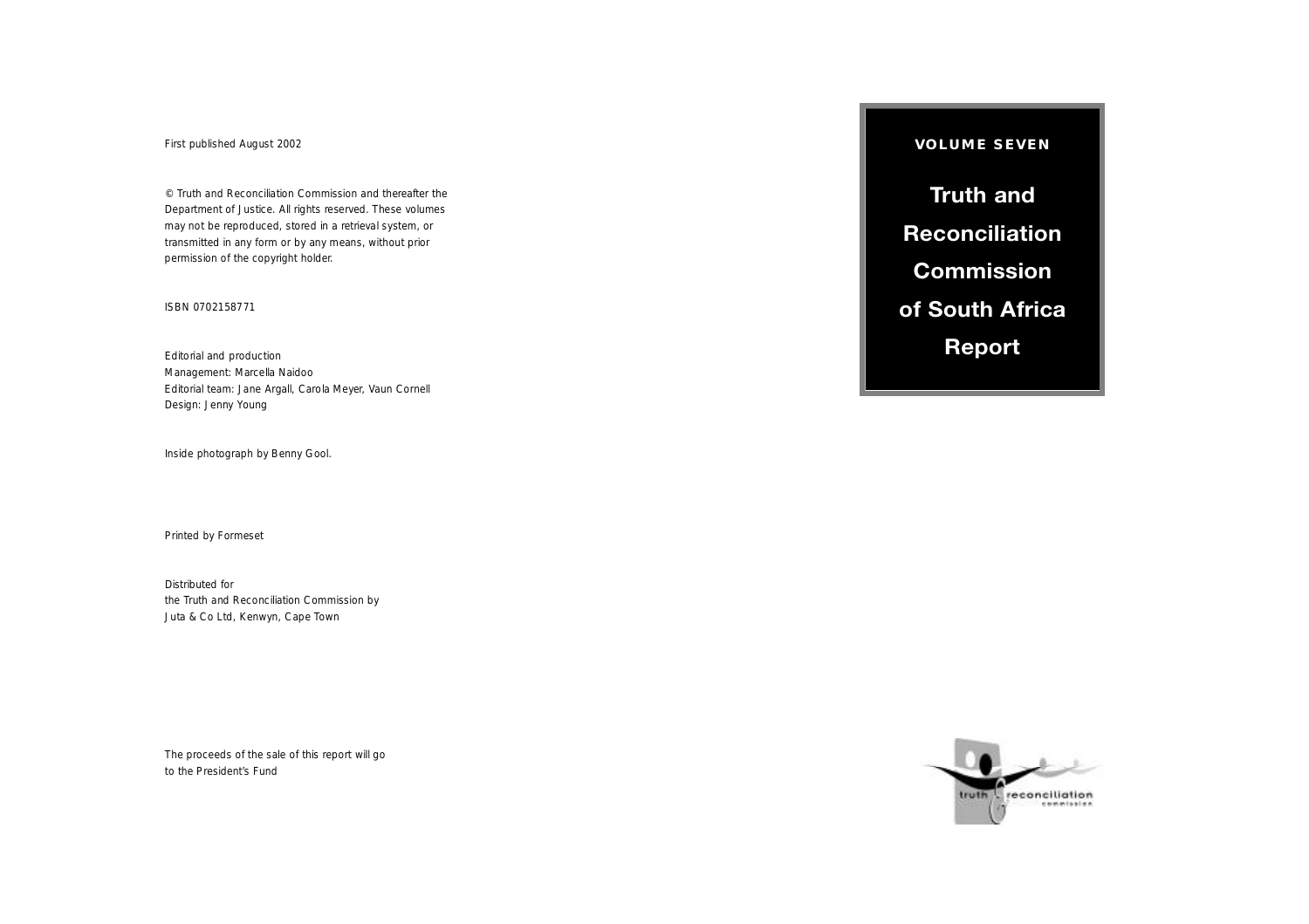The codicil to the report of the Truth and Reconciliation Commission was presented by the Commissioners to State President Thabo Mbeki.

the Pure

Archbishop Desmond Tutu Chairperson

Dr Alex Boraine Vice-Chairperson

LABuildin

Ms Mary Burton

Revd Bongani Finca

Ms Sisi Khampepe

Richard for

Mr Richard Lyster

t Catholica -

Mr Wynand Malan



Revd Khoza Mgogo

Chief Executive Officer: Mr Martin Coetzee

me

Ms Hlengiwe Mkhize

However

Mr Dumisa Ntsebeza

Dr Wendy Orr

de un auto

Adv Denzil Potgieter

M F. Randera. Dr Fazel Randera



Ms Yasmin Sooka

يمكحكن

Ms Glenda Wildschut

because of you this country no longer lies between us but within it breathes becalmed after being wounded in its wondrous throat in the cradle of my skull it sings, it ignites my tongue, my inner ear, the cavity of heart shudders towards the outline new in soft intimate clicks and gutturals of my soul the retina learns to expand daily because of a thousand stories I was scorched a new skin. I am changed for ever. I want to say: forgive me forgive me forgive me You whom I have wronged, please take me

with you.

POEM BY ANTJIE KROG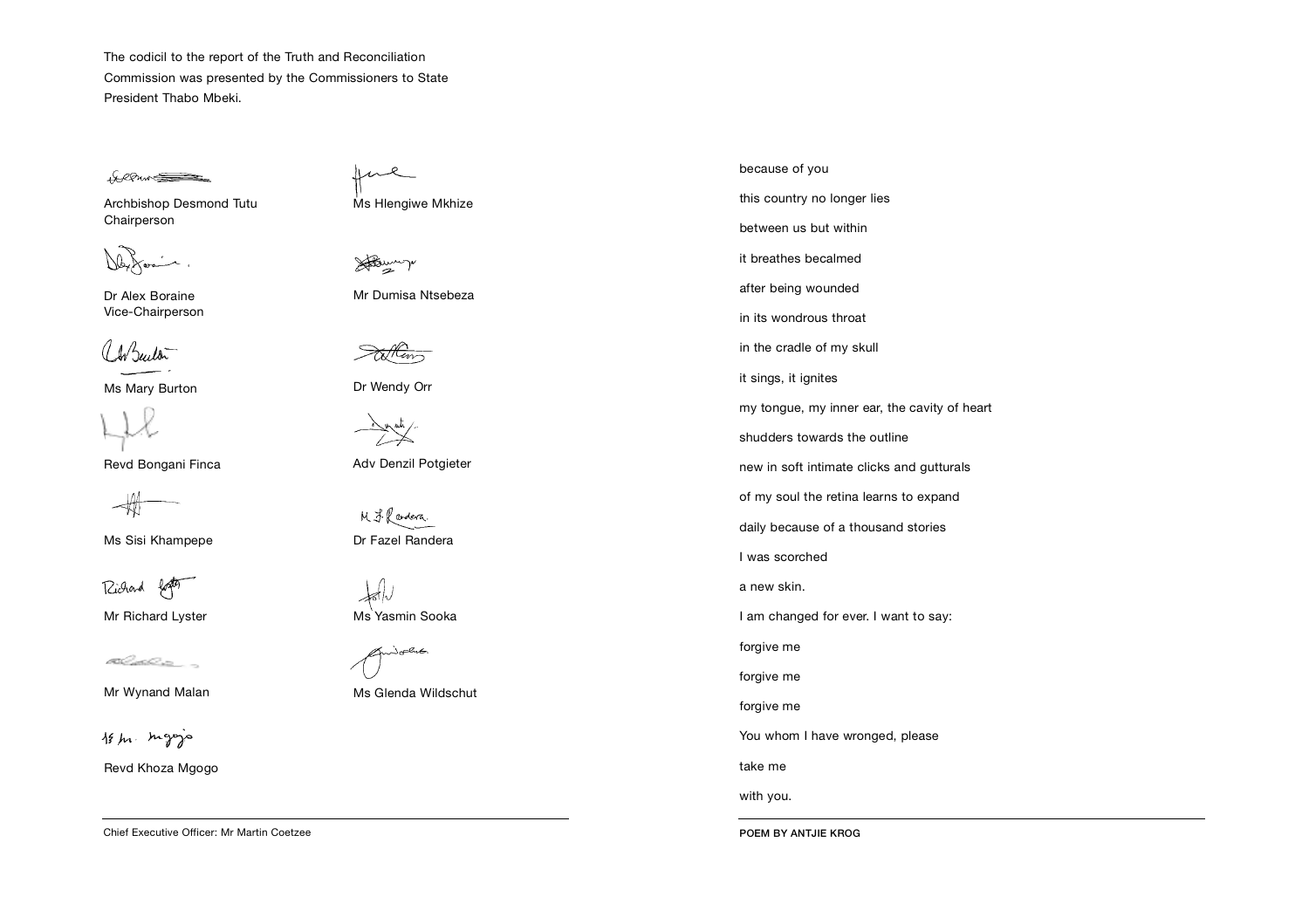## ■ **C O N T E N T S**

**Foreword** 

**Victim findings: Summaries** . . . . . . . . . . . . . . . . . . . . 1 0

**Acronvms and abbreviations** . . . . . . . . . 920

**G l o s s a r y** . . . . . . . . . . . . . . . . . . . . . . . . . . . . . . . . . . . . . . . . . . . . . . . . . . . . . . . . . . . . . . . . . 9 2 1

**Map of old South Africa** . . . . . . . . . . . . . . . . . . . . . . . . . . . . . 9 3 5

Queries about reparations can be directed to: The President's Fund Attention Mr Farouk Hoosen c/o Dept of Justice and Constitutional Development Tel: 012 315 1293 Fax 012 324 2105 E-mail: fhoosen@justice.gov.za

#### Volume **SEVEN**

# **Victim findings**

#### ■ **FOREWORD**

This volume is a tribute to the victims of Apartheid and a living monument to those who sacrificed so much in order that we could all enjoy the fruits of democracy. It contains the stories of those who came forward to speak of their suffering. Their stories symbolize the greater experience and suffering of our people, many of who were not able to come forward to tell their own story.

The Truth and Reconciliation Commission would not have happened without the victims. Their willingness to honour the agreements that brought the Commission into being allowed the foundations to be laid for a new society. Furthermore, their willingness to participate in the process enabled the Commission to carry out its task of establishing as complete a picture as is possible of the horrors of our past.

The Commission therefore dedicates this volume of its report to the victims of Apartheid.

#### **Who are the victims?**

Many people came forward to tell of their suffering during the period of repression and resistance. Some had been active participants in organised resistance; some had been identified as agents of the Apartheid state; others had been innocent, even ignorant, victims caught up in the wrong place at the wrong time.

The Commission received statements from 21290 (twenty one thousand two hundred and ninety people, of whom more than 19 050 (Nineteen thousand and fifty) were found to be victims of a gross violation of human rights. In addition, more than 2975 victims emerged from the amnesty process. It is regretted that in a number of cases, applicants were found not to have been a victim. This does not mean that their stories are untrue or that they did not endure suffering. Rather in these cases the Commission was unable to make a finding because so little corroborative information was available. In a small number of cases, victims' statements were turned down because the matter fell outside the mandate period, or because the matter could not be proved to be politically motivated.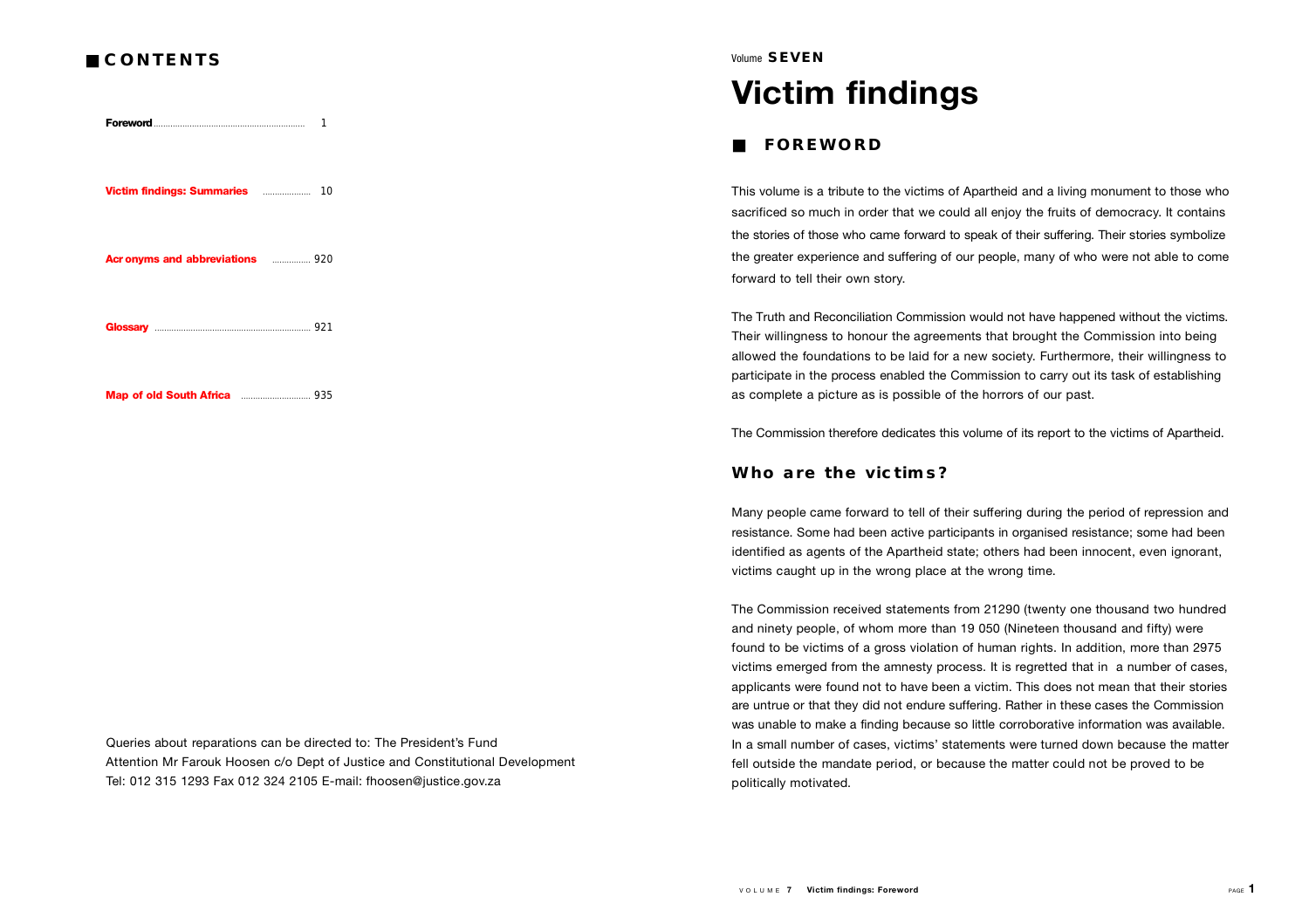Given the enormous number of statements, it has not been possible in the time available either to investigate every case, or to write in detail to each deponent. In all too many cases, no further information was found because documentation was either incomplete or had been destroyed. All the information received has been handed over to the National Archives. It is hoped that at some future date those archives will be made accessible to the general public and to the victims and their families in particular.

Many victims came forward to tell the story on behalf of loved ones, hoping that the Commission would be able to establish what happened to them. In some cases, this was possible; in others the Commission was unsuccessful.

Many of the victims asked for nothing more than information about who was responsible for what they had suffered. It is a matter of great regret that the Commission has only been able to furnish those answers in a few cases that have been well covered by the media, or where amnesty applications have been received.

Every person who made a statement to the Commission received a letter acknowledging the statement and thereafter notification of the finding made. In the case of a person being identified as a 'victim of a gross violation of human rights', that person was informed about how to apply for reparations.

For a number of reasons, many people were not able to access the Commission. Some people learnt too late about the process or the Commission was not able to make contact with them. Others were unable to gain access to a statement-taker. Since the Commission stopped taking statements in December 1997, hundreds of people have come forward to make statements. Unfortunately, the Commission had to make the painful decision to restrict the list of victims to those who came forward before the cut-off date. This means that many victims have been left out of the process with no hope of reparation.

There were other reasons why many people did not come forward to tell their stories. Some were afraid; some chose not to participate because they did not support the p rocess, particularly the concept of granting amnesty. The choice not to make a statement had to be respected by the Commission and as a consequence, many cases that may be expected to appear here do not, including those of a number of well-known victims. Despite their exclusion from these summaries, we recognise that their stories too form part of this period of the history of South Africa.

Others did not wish to be portrayed as a 'victim'. Indeed, many said expressly that they regarded themselves instead as soldiers who had voluntarily paid the price of their struggle. The Commission resolved to use the terms 'victim' and 'perpetrator' as they are used in the Act, remaining sensitive to the problems experienced with these terms. Many

have expressed reservations about the very notion of a 'victim', a term which is felt to denote a certain passivity and helplessness. Some prefer the term 'survivor' although this applies to cases where a violation did not result in death. There were also problems with the term 'perpetrator' which makes no distinction between different motivations and moral contexts, or between a person who commits one violation and those whose careers were based upon perpetrating such violations. In some cases an individual was both a victim and a perpetrator.

#### **Victim statements versus amnesty applications**

In general, there was only a limited overlap between victim statements and amnesty applications. In other words, in many cases perpetrators applied for amnesty in respect of cases for which no victim statements had been made. The victims named in amnesty statements are therefore listed in this volume. This applies to applications that were found to be politically motivated but were, for other reasons, refused amnesty.

In a few amnesty cases dealing with deaths and disappearances, the Commission had no other source of verification of the information received and was forced to rely on the information in the amnesty application in order to make a finding or decision.

The Commission wanted to ensure that the summaries tell the stories of the victims and do not become about the *perpetrators*. It is about reclaiming victims' spaces. For that reason, the summaries do not name individual perpetrators but specify the g roup to which they belonged. If the specific identity of the perpetrator is known, the summary usually indicates this. For example, "Mr Martins was shot dead by a named member of the SAP". In instances where there were amnesty applications, this is indicated by the final sentence of the summary and a reference to the Amnesty decision number (For example, "Four members of the Eastern Cape Security Branch applied for and were granted amnesty for this incident (AC/2001/433)".

#### **The summaries**

This volume records the names of those who have been found to be victims of gross human rights violations and a brief summary of each victim's story. We acknowledge that the brevity of each story in no way provides a complete picture of the pain and suffering of the many thousands of victims who came forward.

The names listed in this volume are those victims of gross human rights violations who emerged through statements made to the Human Rights Violations Committee (HRVC) and in applications for amnesty before the Amnesty Committee (AC). The list is not intended to be exhaustive of all those who may be defined as victims of Apartheid.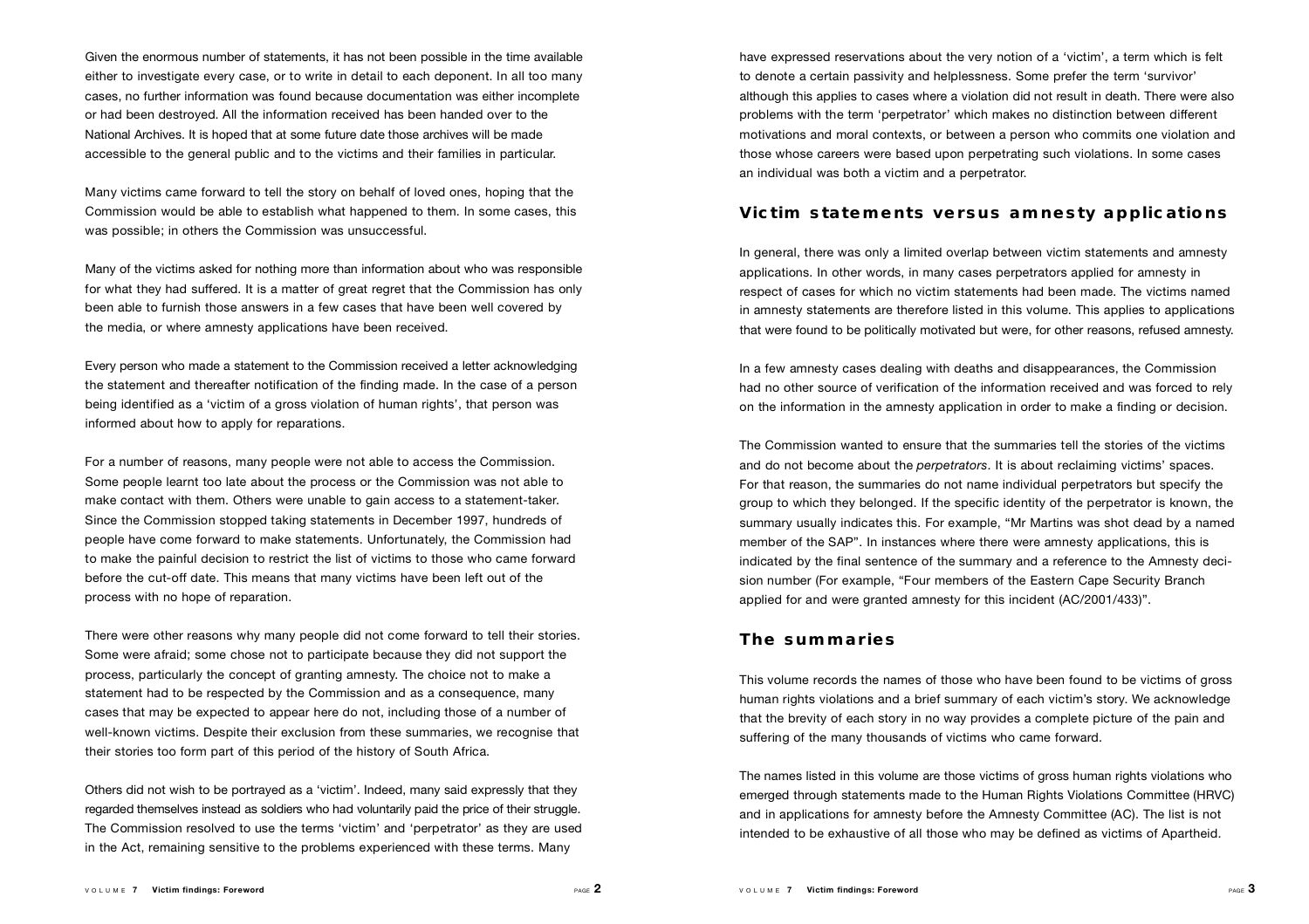This volume is therefore intended to acknowledge those who did come forward to tell their stories.

In recording these summaries, the Commission has made use of a similar template for each story and has endeavoured to be as accurate as possible. The summaries are listed alphabetically according to victims' names and indicate the age of the victim, if known, at the time the violation occurred. Name spellings are generally those used by the deponent in their HRV statement. In amnesty cases where the victim could not be traced, the spellings are not verified. The names reflect those in use at the time the violation was committed although name changes are sometimes indicated. In a few cases, where only part of the name is known, the victim may be listed by this partial name. Generally these cases arise from the amnesty process where a perpetrator did not know the identity or full name of the victim.

The summary also indicates the date(s) of the violation(s) as accurately as possible. Victims were frequently unable to specify dates accurately. As a result, many summaries contain only the year in which the violation took place. Several victims experienced multiple arrests and periods of detention over decades. This is sometimes specified simply as, for example, 'repeated detentions in the period 1976 to 1989' where it was impossible to cite each and every detention.

Where possible, a victim's political affiliation at the time of the violation is recorded. In several cases this could not be determined, or the victim claimed to be non-partisan. The Commission had some difficulty in that many victims described themselves as ANC *members* prior to the unbanning of the ANC where, unless they were members of the ANC's underground, they were clearly far more likely to have been ANC *supporters*, or indeed UDF supporters. In drafting the summaries, the Commission has largely used the affiliations specified by victims in their HRV statements.

In cases where amnesty applications have generated the victim summary, political a ffiliation becomes a more complex issue. For example, Security Branch amnesty applicants may have asserted that their victim was an MK operative, or Self-Defence Unit applicants may have claimed that their victim was an informer or an IFP member. The Commission treated these alleged political affiliations of the victim with circumspection. Where victims or their families could be traced, these political affiliations were often denied or disputed. While the Commission may have accepted that the purported political affiliation was the bona fide perception of the perpetrator, it could not accept it as fact. The summaries try to indicate this by using terms such as "an *alleged* IFP supporter", or "the perpetrator *believed* he was an ANC member", while still attempting to retain a sense of the reason for the violation.

Places where violations occurred are recorded by their generally accepted names during the 1960 to 1994 period. These include the four provinces of Natal, Cape, Transvaal, and Orange Free State. Large cities around the country are not further defined by provincial references.

It should be noted however that during this period, some place names and regional boundaries were subject to change, particularly as the status of homelands and selfgoverning territories changed. In the case of Bophuthatswana and KwaZulu, where territories were scattered rather than confined to a single identifiable area, homeland place names have been set in reference to the nearest large town, for example, Esikhawini, KwaZulu, near Empangeni, Natal. The purpose of this approach is to illustrate that Esikhawini was under the administrative control of the KwaZulu territory. In order to assist readers in locating Esikhawini, the nearest obvious map entry has been supplied.

Each summary contains a brief description of violations reported to the Commission and found to be gross human rights violations, according to the categories defined in the Act, i.e. killing, torture, abduction and severe ill treatment. As far as possible, the summaries record a brief sketch of the political context in which a violation took place. The summary contains, in essence, the outcome of investigations and reflects the 'finding' of the Commission on each case. Certain summaries may contain other information for the sake of completeness and context.

While a person may have reported many violations, the summaries tend to confine themselves to the violations that could be corroborated by the Commission. The Commission may have accepted certain aspects of the statement as gross human rights violations and rejected others, because of a lack of corroboration, inadequate information, absence of political context and so on. This may be confusing for victims whose summaries are included here as aspects of their experience may be excluded. However, since the Commission took the route of corroborating statements, it was deemed appropriate to only include corroborated violations in these summaries.

It has been very difficult to describe acts of torture in these summaries. In most cases, acts of torture have been abbreviated to state that a person was tortured without necessarily specifying each method such as electric shocks, suspension from a tree, the 'helicopter' method'**<sup>1</sup>** , attempted suffocation by the 'tubing' method**<sup>2</sup>** , submersion in water and so on. Although rape and other forms of sexual torture were undoubtedly part of the repertoire of torturers, details are generally not included. Where details are specified in the summaries, these should serve to remind readers of the full horror and scope of the use of torture in South Africa during the mandate period.

<sup>1</sup> Victim is handcuffed behind the back and forced into a crouching position then suspended from a rod thrust under the victim's knees. 2 Victim has a rubber tube tied around the face.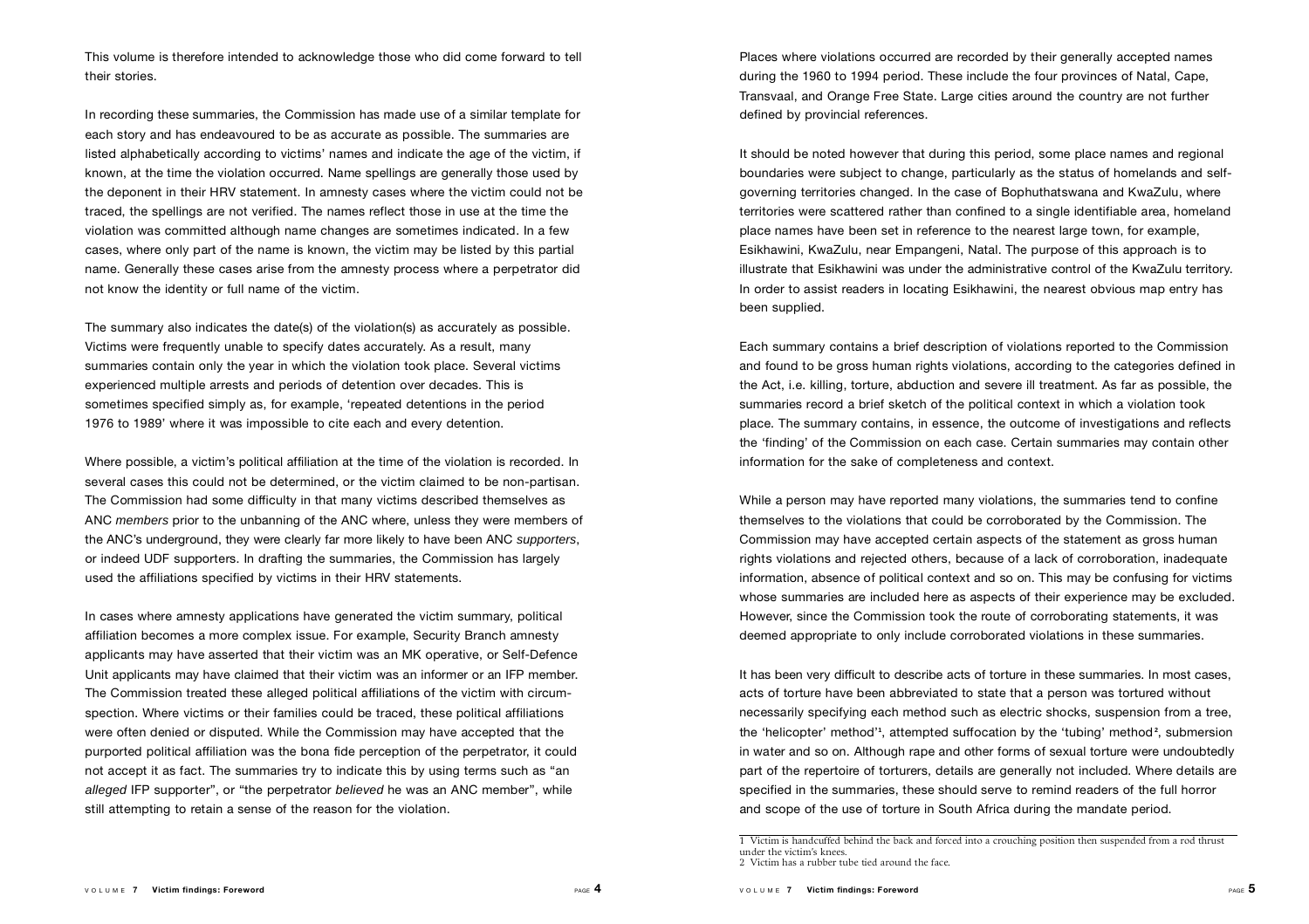### **Silences in the summaries**

Some victim groupings are poorly represented in the summaries. For example, military operatives of the liberation movements generally did not report violations they experienced to the Commission, although many who were arrested experienced severe torture . This is in all likelihood a result of their reluctance to be seen as 'victims' as opposed to combatants fighting for a moral cause for which they were prepared to suffer such violations. The same can be said for most prominent political activists and leadership figures. The overwhelming majority of cases here come from ordinary South Africans who were either mobilised into political action or caught up in an environment in which they became victims of gross human rights violations.

Violations during the course of imprisonment and detention are also under-represented in the cases that came to the Commission, unless they were specifically linked to other violations such as torture. It is estimated that over 70 000**<sup>3</sup>** people experienced periods of detention without trial in the period from 1960 to 1994. A small fraction of these appear here. Furthermore, prisoners who spent years, even decades, on Robben Island prison or in other such prisons for political offences are also poorly represented in the summaries. The Commission did not, for example, receive a single Human Rights Violation statement from any of the Rivonia trialists.

These summaries cannot do justice to the magnitude of the violations experienced by victims. They do not always convey a sense of the lasting impact of the violations, nor do they describe the wider picture of abuse, discrimination and human rights violations that Apartheid wreaked primarily upon the black citizens of the country.

In certain cases, there is some detail of physical effects such as the loss of sight, the loss of a limb or other forms of permanent disablement. However, readers are asked to consult the other volumes of the Commission's report to determine the far-reaching consequences of violations. We have not, for example, had the space to speak here of the years of depression and anxiety that could follow periods in detention without trial, or of how injuries, hospitalisation, or political stigmatisation may have resulted in the loss of a job and thus family income, leading to evictions and the break-up of families.

Take the case of Pringle Ntando 'Oscar' Mrubata from Worcester, Cape. In 1986, at the age of 17, Pringle was shot and paralysed. He died of sepsis on 10 February 1999. Before he died, he told the Commission:

"I was shot in 1986 and I stayed in hospital for a long time. I went back to school but I had to have breaks when I had bedsores. It had been difficult for me because I wanted to learn, to be somebody with a good job. The Std 10

classes are all upstairs, I had to leave school. It was sore. I cried almost every day that year because the school is near my home. I won't forget that. We live in a 3-roomed house. We boys sleep at the shack at the backyard. It is very wet in winter and very hot in summer. The wind comes in. It is uncomfortable. The toilet is outside. It is very hard to live in a shack. I need a shelter very much. I have a difficulty in transport. I also need urgently a suitable wheelchair and cushion, a lighter one because this one I'm using it's very heavy."

An entry for Pringle does not convey much more than how the shooting made him a victim of a gross violation of human rights.

Although they are not recorded, we have been struck by particular trends that emerged in the compiling of the summaries. It was striking how many persons subjected to severe assaults reported developing epilepsy subsequently. Similarly, many of those held on Robben Island appear to have had their health permanently affected and died soon after their release from prison. These permanently altered life trajectories are not covered in these summaries.

One violation could lead to a series of consequences that are also not fully covere d in the summaries. For example, 11-year-old Mzoxolo Sogiba's fatal shooting by the SAP in Nyanga, Cape Town, on 12 October 1976, led to his brother's flight for exile, from which he has never returned. Another brother told the Commission:

"My little brother Mzoxolo was shot dead by the policeman while he and other boys were watching the garage that was burning in Nyanga East. One of his friends Neo came crying telling me and my mother that the policeman has shot Mzoxolo and they took him to the back of the police van. When we asked the policemen what he has done they said they found a lighter in his pocket, so it's he who burnt that garage. We asked them where the lighter was. They didn't show us. It was impossible for a 12-year-old boy to do that. We went to Salt River Mortuary we found him with a bullet hole in his chest. After we buried Mzoxolo my elder brother Zamubuntu who was an ANC member was very upset about what the policemen have done. He crossed the border to the ANC camps. He never wrote even a letter. We never saw him again, even until today. Our mother died in 1980 crying for him."

The summaries are regrettably not able to convey a full picture of the suffering of the Sogibo family and many others.

<sup>3</sup> M Coleman (ed), A Crime Against Humanity, David Philip Publishers, Cape Town, page 50.